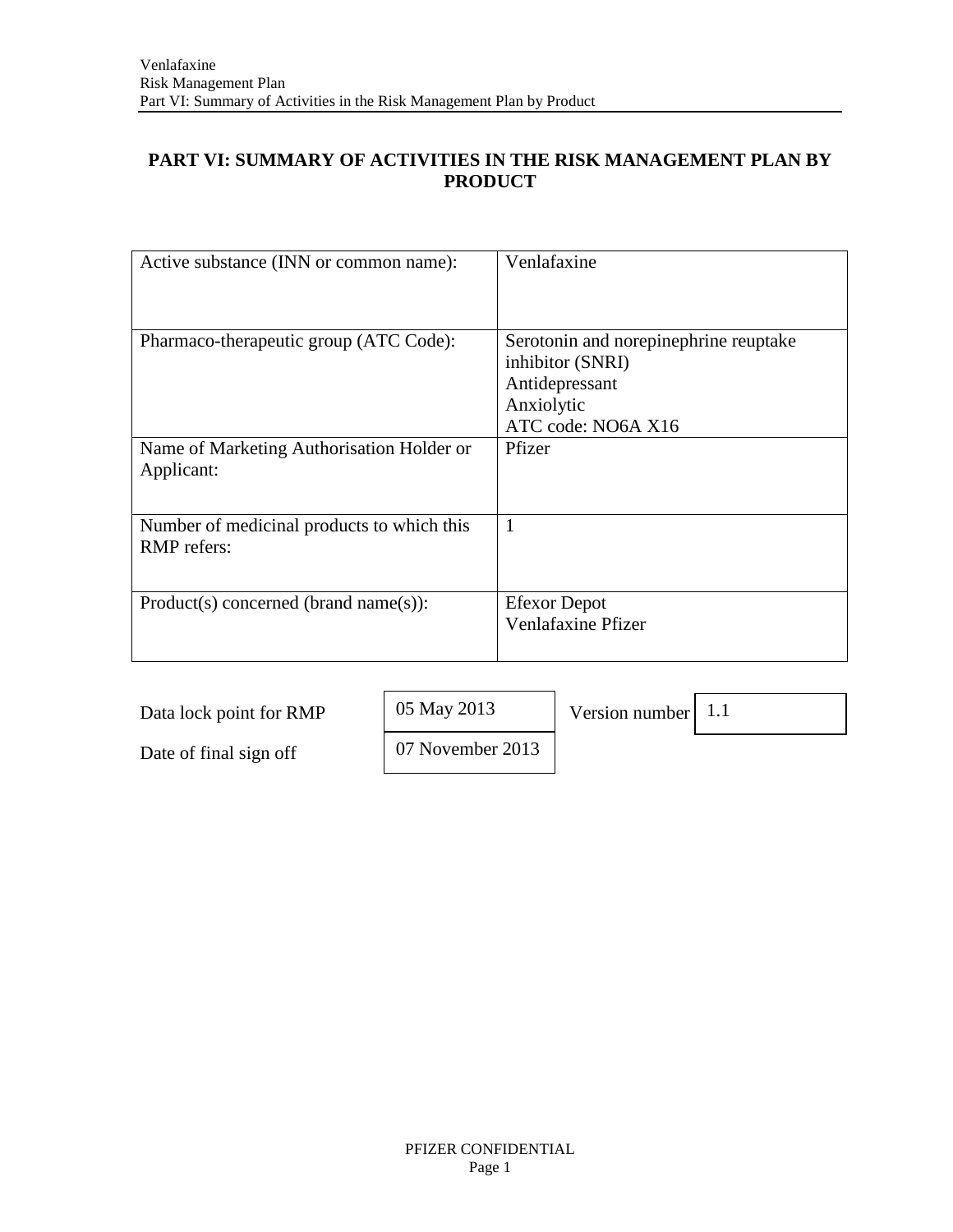## **6.1. ELEMENTS FOR SUMMARY TABLES IN THE EPAR**

#### **6.1.1. Summary Table of Safety Concerns**

| <b>Summary of Safety Concerns</b> |                                                                                                                                                          |  |
|-----------------------------------|----------------------------------------------------------------------------------------------------------------------------------------------------------|--|
| Important identified risks        | Withdrawal syndrome                                                                                                                                      |  |
|                                   | Increased blood pressure/ Increased heart rate                                                                                                           |  |
|                                   | Lipid effects (elevated cholesterol, elevated triglycerides and<br>hyperlipidaemias)                                                                     |  |
|                                   | Hyponatremia                                                                                                                                             |  |
|                                   | Convulsion                                                                                                                                               |  |
|                                   | Serotonin syndrome                                                                                                                                       |  |
|                                   | Suicidality                                                                                                                                              |  |
|                                   | Abnormal Bleeding: ecchymoses, hematomas, epistaxis, and petechiae<br>to life-threatening hemorrhages                                                    |  |
|                                   | Interactions with other drugs:                                                                                                                           |  |
|                                   | Monoamine oxidase inhibitors (MAOIs)                                                                                                                     |  |
|                                   | Serotonergic agents                                                                                                                                      |  |
|                                   | Mania/hypomania                                                                                                                                          |  |
|                                   | Severe cutaneous adverse reactions (SCAR) including Stevens-Johnson<br>syndrome (SJS), Erythema multiforme (EM), and toxic epidermal<br>necrolysis (TEN) |  |
|                                   | Anaphylaxis                                                                                                                                              |  |
|                                   | QT prolongation/TdP                                                                                                                                      |  |
|                                   | Angle closure glaucoma                                                                                                                                   |  |
| Important potential risks         | <b>Ischemic Cardiac Events</b>                                                                                                                           |  |
|                                   | <b>Diabetes</b>                                                                                                                                          |  |
|                                   | Aggression including homicidal behavior                                                                                                                  |  |
| Important missing information     | Use in elderly patients                                                                                                                                  |  |
|                                   | Use in pediatric patients                                                                                                                                |  |
|                                   | Use in pregnant/lactating women                                                                                                                          |  |
|                                   | Use in severe hepatic impairment                                                                                                                         |  |

# **6.1.2. Table of On-going and Planned Additional PhV Studies/Activities in the Pharmacovigilance Plan**

There are no ongoing or planned studies at this time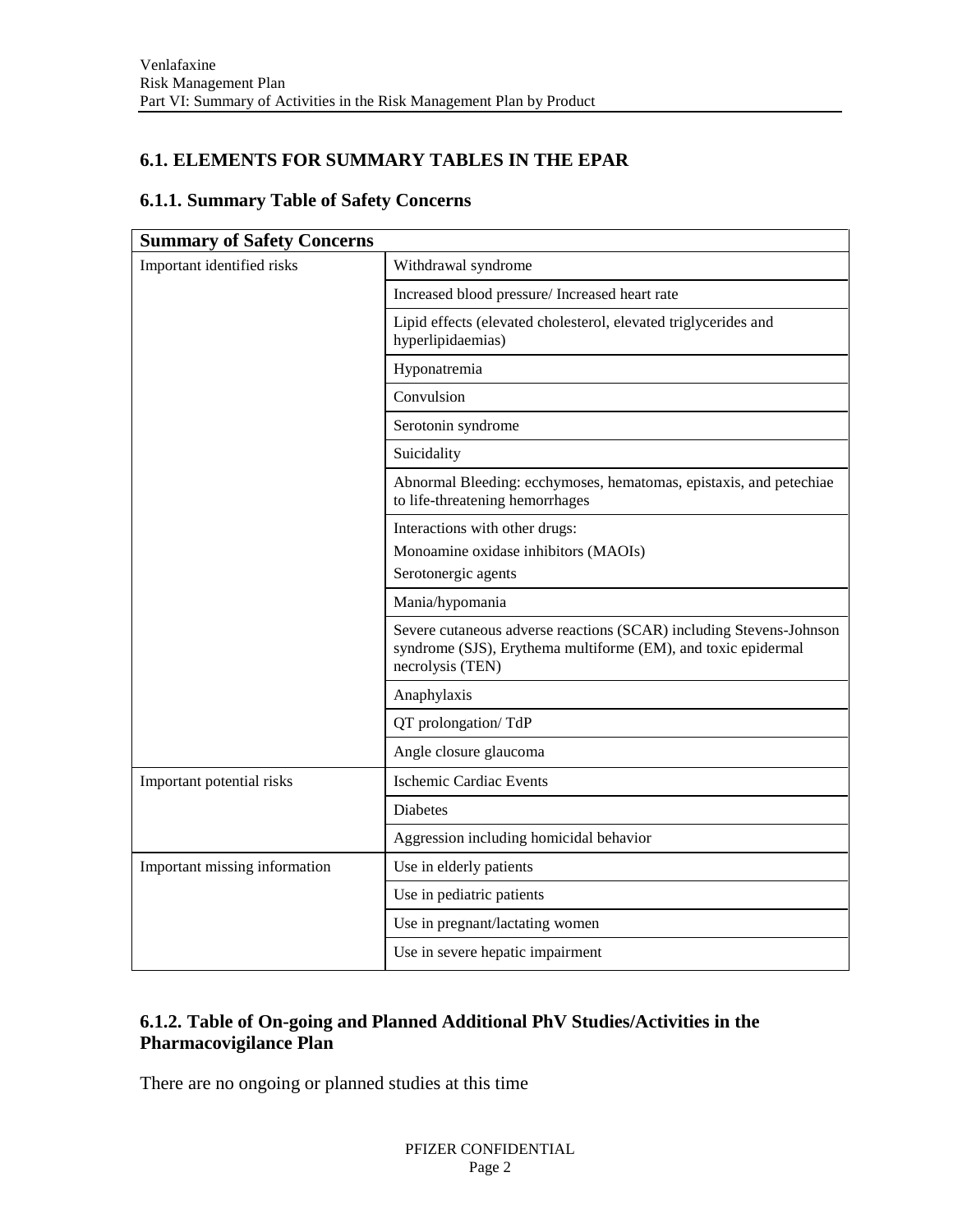## **6.1.3. Summary of Post Authorisation Efficacy Development Plan**

There is no efficacy development plan at this time

# **6.1.4. Summary Table of Risk Minimisation Measures**

#### **Identified Risks**

| <b>Safety Concern</b>             | <b>Routine Risk Minimisation Measures</b> | <b>Additional Risk Minimisation</b> |
|-----------------------------------|-------------------------------------------|-------------------------------------|
|                                   |                                           | <b>Measures</b>                     |
| <b>Important identified risks</b> |                                           |                                     |
| Withdrawal Syndrome               | SmPC Section 4.2 Posology and method      | None                                |
|                                   | of administration, Section 4.4 Special    |                                     |
|                                   | Warnings and precautions; and in          |                                     |
|                                   | Section 4.8 Undesirable effects.          |                                     |
| <b>Increased Blood</b>            | SmPC Section 4.4 Special Warnings and     | None                                |
| Pressure/Increased Heart Rate     | precautions; and in Section 4.8           |                                     |
|                                   | Undesirable effects.                      |                                     |
| Lipid Effects (elevated           | SmPC Section 4.4 Special Warnings and     | None                                |
| cholesterol, elevated             | precautions; and in Section 4.8           |                                     |
| triglycerides and                 | Undesirable effects.                      |                                     |
| hyperlipidaemias)                 |                                           |                                     |
| Hyponatremia                      | SmPC Section 4.4 Special Warnings and     | None                                |
|                                   | precautions; and in Section 4.8           |                                     |
|                                   | Undesirable effects.                      |                                     |
| Convulsion                        | SmPC Section 4.4 Special Warnings and     | None                                |
|                                   | precautions; and in Section 4.8           |                                     |
|                                   | Undesirable effects.                      |                                     |
| Serotonin syndrome                | SmPC Section 4.4 Special Warnings and     | None                                |
|                                   | precautions; 4.5, Interaction with other  |                                     |
|                                   | medicinal products and other forms of     |                                     |
|                                   | interaction; and in Section 4.8           |                                     |
|                                   | Undesirable effects.                      |                                     |
| Suicidality                       | SmPC Section 4.4 Special Warnings and     | None                                |
|                                   | precautions; and in Section 4.8           |                                     |
|                                   | Undesirable effects.                      |                                     |
| <b>Abnormal Bleeding</b>          | SmPC Section 4.4 Special Warnings and     | None                                |
| (ecchymoses, hematomas,           | precautions; and in Section 4.8           |                                     |
| epistaxis, and petechiae to       | Undesirable effects.                      |                                     |
| life-threatening hemorrhages)     |                                           |                                     |
| Interactions with other drugs     | SmPC Section 4.3 Contraindications;       | None                                |
| including monoamine oxidase       | Section 4.4 Special Warnings and          |                                     |
| inhibitors (MAOIs)and             | precautions; Section 4.5 Interaction with |                                     |
| serotonergic agents               | other medicinal products and other        |                                     |
|                                   | forms of interaction; and in Section 4.8  |                                     |
|                                   | Undesirable effects.                      |                                     |
| Mania/hypomania                   | SmPC Section 4.4 Special Warnings and     | None                                |
|                                   | precautions; and in Section 4.8           |                                     |
|                                   | Undesirable effects.                      |                                     |
| Severe cutaneous adverse          | SmPC Section 4.8 Undesirable effects.     | None                                |
| reactions including Stevens-      |                                           |                                     |
| Johnson, Erythema                 |                                           |                                     |
| multiforme, and toxic             |                                           |                                     |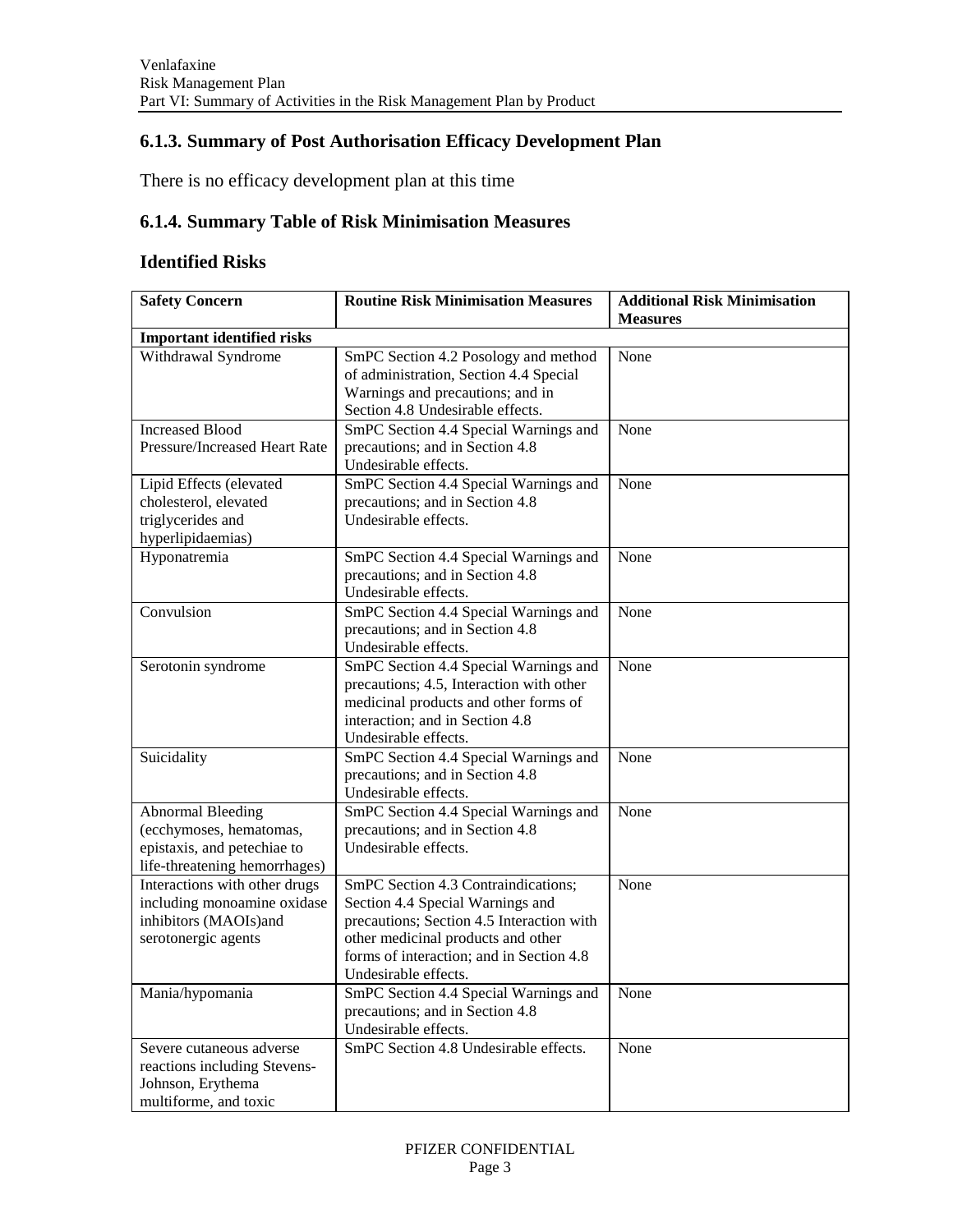| <b>Safety Concern</b>  | <b>Routine Risk Minimisation Measures</b>                                                        | <b>Additional Risk Minimisation</b><br><b>Measures</b> |
|------------------------|--------------------------------------------------------------------------------------------------|--------------------------------------------------------|
| epidermal necrolysis   |                                                                                                  |                                                        |
| Anaphylaxis            | SmPC Section 4.8 Undesirable effects.                                                            | None                                                   |
| QT prolongation/TdP    | SmPC Section 4.8 Undesirable effects.                                                            | None                                                   |
| Angle closure glaucoma | SmPC Section 4.4 Special Warnings and<br>precautions; and in Section 4.8<br>Undesirable effects. | None                                                   |

### **Potential Risks**

| <b>Safety Concern</b>                       | <b>Routine Risk Minimisation Measures</b>                                                        | <b>Additional Risk Minimisation</b><br><b>Measures</b> |
|---------------------------------------------|--------------------------------------------------------------------------------------------------|--------------------------------------------------------|
| <b>Important potential risks</b>            |                                                                                                  |                                                        |
| Ischemic Cardiac Events                     | SmPC Section 4.4 Special Warnings and<br>precautions.                                            | None                                                   |
| <b>Diabetes</b>                             | SmPC Section 4.4 Special Warnings and<br>precautions.                                            | None                                                   |
| Aggression including<br>homicidal behaviour | SmPC Section 4.4 Special Warnings and<br>precautions; and in Section 4.8<br>Undesirable effects. | None                                                   |

### **Missing Information**

| <b>Safety Concern</b>                | <b>Routine Risk Minimisation Measures</b> | <b>Additional Risk Minimisation</b> |
|--------------------------------------|-------------------------------------------|-------------------------------------|
|                                      |                                           | <b>Measures</b>                     |
| <b>Important missing information</b> |                                           |                                     |
| Use in elderly patients              | SmPC Section 4.2 Posology and method      | None                                |
|                                      | of administration.                        |                                     |
| Use in paediatric patients           | SmPC Section 4.2 Posology and method      | None                                |
|                                      | of administration, Section 4.4 Special    |                                     |
|                                      | Warnings and precautions; and in          |                                     |
|                                      | Section 4.8 Undesirable effects.          |                                     |
| Use in pregnant/lactating            | SmPC Section 4.6 Pregnancy and            | None                                |
| women                                | Lactation.                                |                                     |
| Use in patients with severe          | SmPC Section 4.2 Posology and method      | None                                |
| hepatic impairment                   | of administration                         |                                     |

# **6.2. ELEMENTS FOR A PUBLIC SUMMARY**

### **6.2.1. Overview of Disease Epidemiology**

#### **Major Depressive Disorder (MDD)**

Depression is a medical illness that involves the brain. It is a very common condition that affects around one in every five people. Many factors can cause depression, including the genes (DNA), brain chemistry, and environmental factors like stress. Depression is different from feeling sad or down every now and then. People with depression constantly feel sad,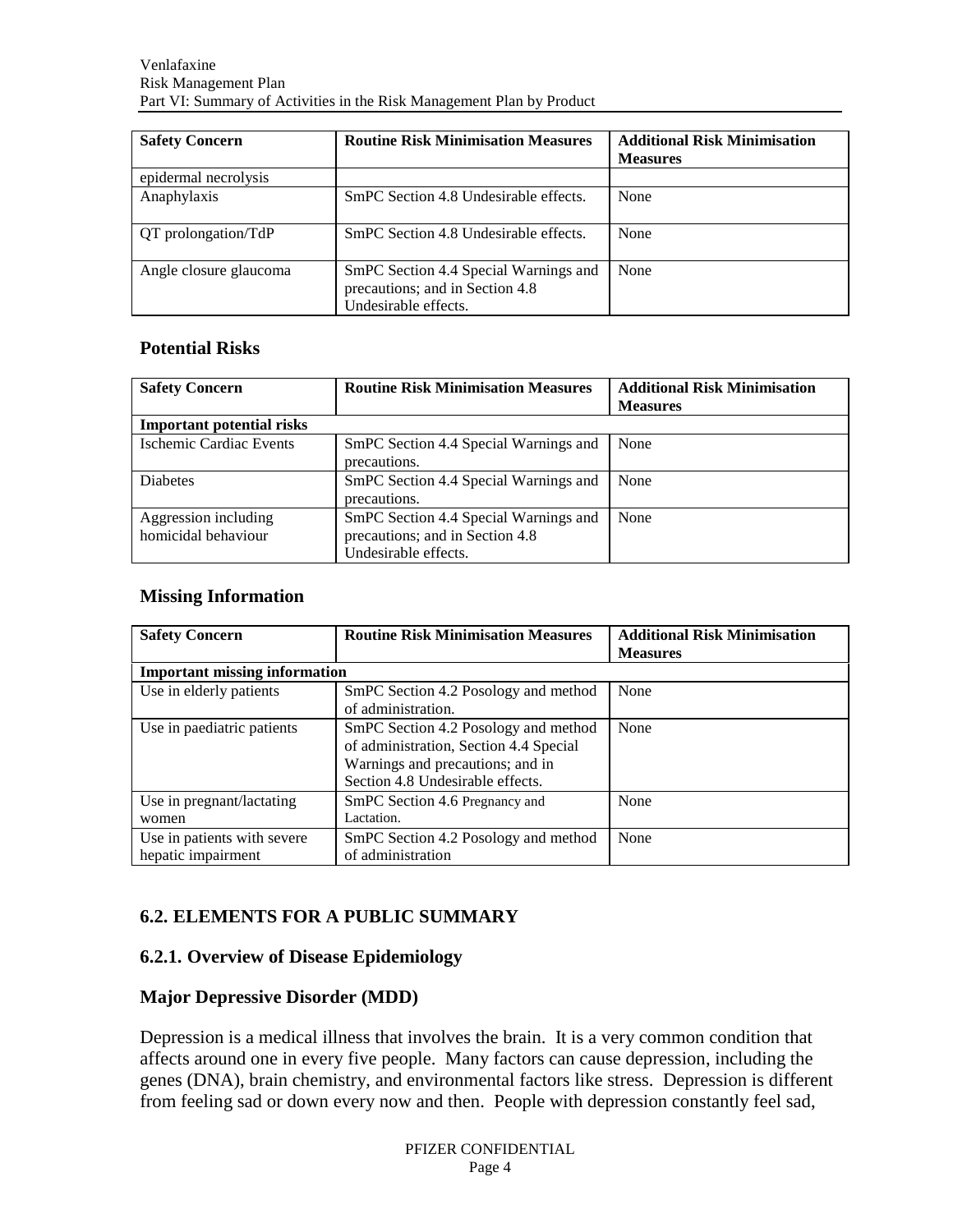with lack of energy, feel tired, and have difficulty enjoying routine activities almost every day. Not everyone with depression feels sad or down. Other symptoms of depression include: changes in sleeping habits such as sleeping poorly or sleeping more than usual, losing interest in usual activities such as favorite hobbies, time with family members, or evenings out with friends, not eating as much or eating more, whether or not you are hungry, strong feelings of despair, worthlessness, or hopelessness, finding it hard to think or concentrate, feelings of excessive or inappropriate guilt, and thoughts of suicide.

Depression is a serious, but treatable, problem that should not be ignored. Many people require some form of treatment by a doctor or other health care professional for their depression. Depression is treated with medicines, talk therapy (talking with a trained professional about thoughts and feelings, sometimes called "psychotherapy" or "counseling"), or a combination of the two. One of these medicines is Efexor Depot which contains an active substance known as venlafaxine.

# **Generalized Anxiety Disorder (GAD)**

Generalized anxiety disorder is a severe, ongoing anxiety condition that interferes with dayto-day activities that occurs in both children and adults. GAD is similar in some ways to panic disorder, obsessive-compulsive disorder and other types of anxiety. Living with generalized anxiety disorder can be a long-term challenge. In many cases, it occurs along with other anxiety or mood disorders. In most cases, generalized anxiety disorder improves with medications, psychological counseling (psychotherapy), or a combination of the two. Learning how to make lifestyle changes, learning coping skills and using relaxation techniques may be an important part of treatment.

# **Social Anxiety Disorder (SAD)**

Social anxiety disorder, also called social phobia, is a condition in which people have irrational anxiety, fear, self-consciousness and embarrassment around everyday social interactions. People with SAD may often realize that their anxiety or fear is out of proportion to the situation. Feelings of shyness or discomfort in certain situations are not necessarily signs of SAD, particularly in children. Comfort levels in social situations vary from individual to individual due to personality traits and life experiences. Some people are naturally reserved and others are more outgoing. What sets SAD apart from everyday nervousness is that its symptoms are much more severe and may actually cause patients to avoid normal social situations.

SAD is a chronic mental health condition, but treatment such as psychological counseling, medication and learning coping skills can help patients gain confidence and improve their ability to interact with others. Patients should see their doctor or mental health provider if they have fear and avoid normal social situations because they cause embarrassment, worry or panic.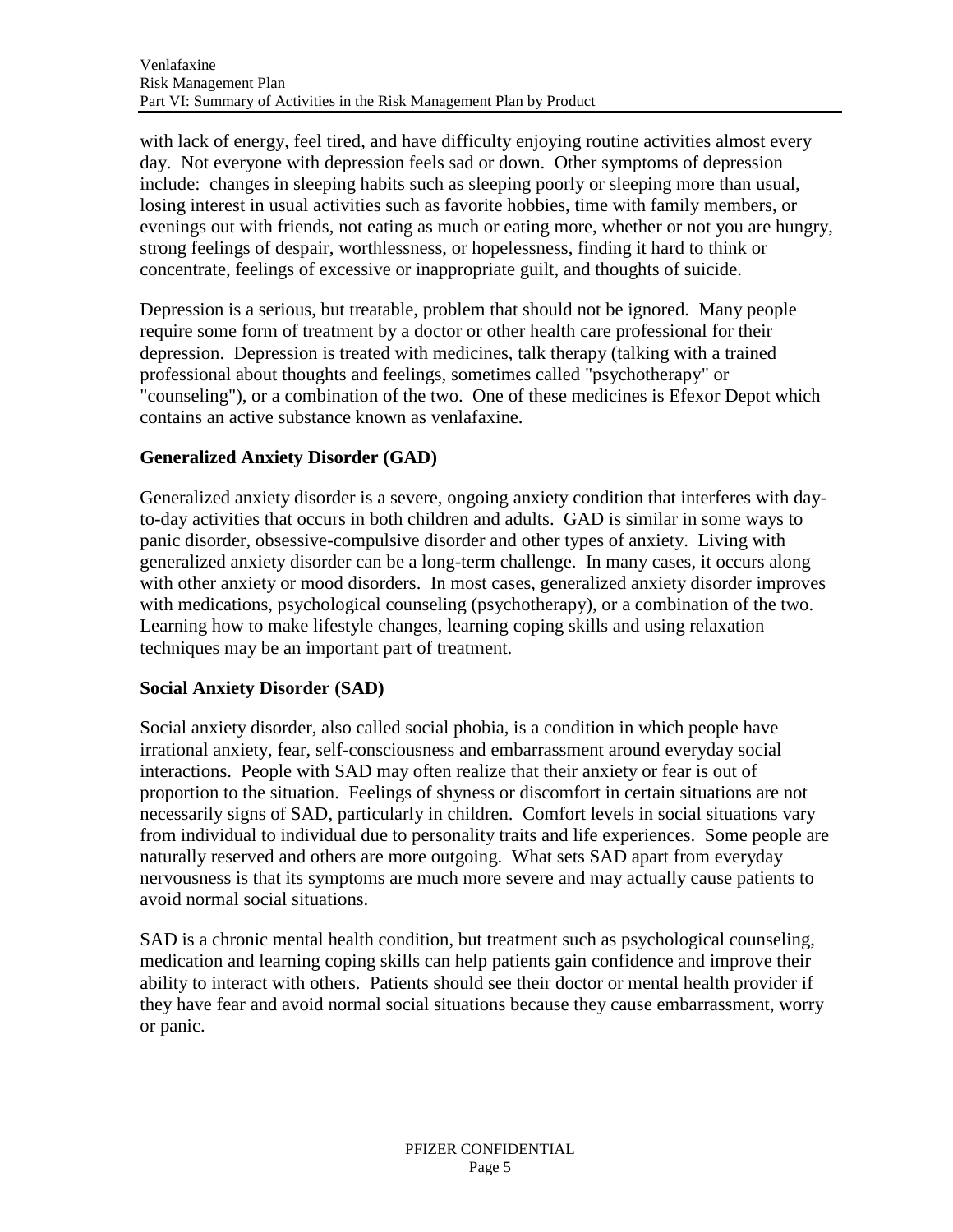## **Panic Disorder**

Panic disorder is a condition in which people experience repeated, often unpredictable panic attacks. A panic attack is a sudden episode of intense fear that may trigger severe physical reactions, which occurs when there is no real danger or apparent cause. Panic attacks can be very frightening. When panic attacks occur, patients might think they are losing control, having a heart attack or even dying. Many people have just one or two panic attacks in their lifetimes, perhaps during stressful situation ends, but don't have persistent attacks.

Panic disorder is a chronic mental health condition, but treatment such as psychological counseling, and medication can help patients. Patients should see their doctor or mental health provider if they have unpredictable fear. Panic disorder can be very distressing, but treatment can be very effective.

### **6.2.2. Summary of Treatment Benefits**

Efexor Depot is a prescription medicine used to treat depression, generalized anxiety disorder, social anxiety disorder and panic disorder. It belongs to a class of medicines known as SNRIs (which stands for serotonin-norepinephrine reuptake inhibitors). It has not been studied or approved for use in children and adolescents.

Altogether, about 17,000 subjects have participated in venlafaxine studies initiated by the manufacturer. In those studies venlafaxine was shown to be effective in depression, anxiety or generalized anxiety disorder, social anxiety disorder and panic disorder.

# **6.2.3. Unknowns Relating to Treatment Benefits**

Most of the patients in the Efexor Depot studies were white adults, but there is no evidence to suggest the medicine works any differently in patients from other racial or ethnic groups.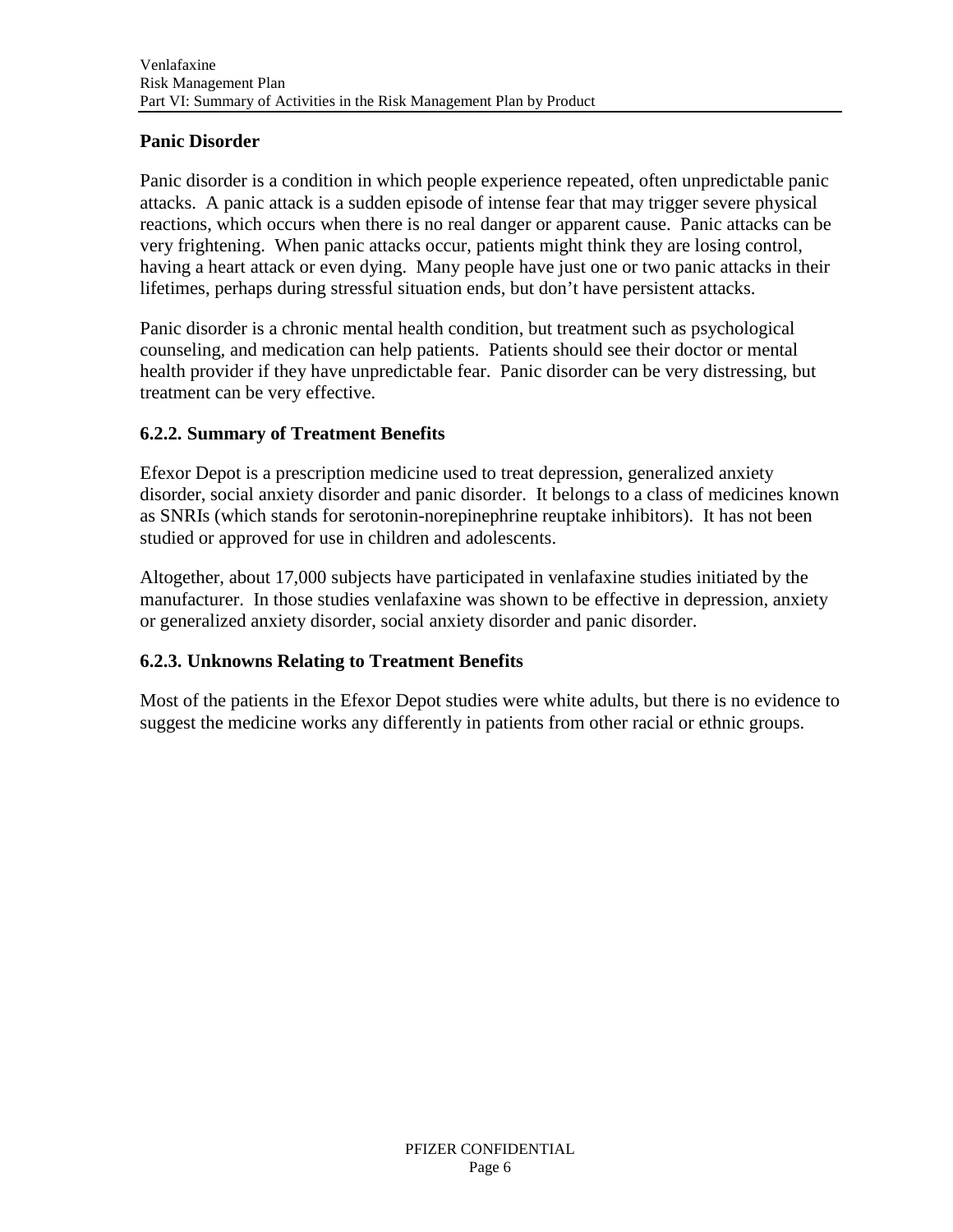# **6.2.4. Summary of Safety Concerns**

## **Important Identified Risks**

| <b>Safety Concern</b>                                                                                                         | <b>What is Known</b>                                                                                                                                                                                                                                                                                                                                                                                                                                           | Preventability                                                                                                                                                                                                                                                                    |
|-------------------------------------------------------------------------------------------------------------------------------|----------------------------------------------------------------------------------------------------------------------------------------------------------------------------------------------------------------------------------------------------------------------------------------------------------------------------------------------------------------------------------------------------------------------------------------------------------------|-----------------------------------------------------------------------------------------------------------------------------------------------------------------------------------------------------------------------------------------------------------------------------------|
| Symptoms when<br>stopping desvenlafaxine<br>(discontinuation<br>symptoms or withdrawal<br>syndrome                            | Side effects may occur when stopping<br>venlafaxine (discontinuation symptoms),<br>especially when therapy is stopped suddenly.<br>Some of these side effects may include: dizziness,<br>anxiety, nausea, abnormal dreams, headache,<br>tiredness, irritability, sweating, sleeping problems<br>(insomnia), diarrhea, seizures (convulsions).                                                                                                                  | Yes. Venlafaxine should not<br>be discontinued suddenly.<br>Patients should never stop<br>venlafaxine without first<br>talking to a healthcare<br>provider. If the medication is<br>discontinued, close monitoring<br>for early symptoms of<br>discontinuation is<br>recommended. |
| <b>Increased Blood</b><br>Pressure/Increased Heart<br>Rate                                                                    | In human studies, venlafaxine could increase<br>blood pressure or worsen already existing high<br>blood pressure (hypertension). Dose-related<br>increases in blood pressure have been reported in<br>some patients treated with venlafaxine. Cases of<br>elevated blood pressure requiring immediate<br>treatment have been reported with venlafaxine.                                                                                                        | Yes, measurement of blood<br>pressure is recommended for<br>patients receiving venlafaxine.<br>For patients with previous<br>diagnosis of high blood<br>pressure, the blood pressure<br>should be controlled before<br>starting treatment with<br>venlafaxine.                    |
| Lipid effects (elevated<br>cholesterol, elevated<br>triglycerides and diseases<br>with high levels of lipids<br>in the blood) | Elevations in lipids including cholesterol and<br>triglycerides were observed in human studies.                                                                                                                                                                                                                                                                                                                                                                | Yes, by monitoring lipids.                                                                                                                                                                                                                                                        |
| Low sodium levels or<br>hyponatremia                                                                                          | Venlafaxine can lower the levels of sodium in the<br>blood. Mildly low levels may exist without<br>symptoms. If severe, symptoms can occur<br>including: headache, difficulty concentrating,<br>memory changes, confusion, weakness and<br>unsteadiness on the feet. In very severe cases,<br>symptoms can also include: hallucinations<br>(seeing or hearing things that are not real),<br>fainting, seizures, coma, and even death.                          | Yes, by monitoring for early<br>symptoms especially in elderly<br>patients, in patients taking<br>diuretics (fluid tablets), and in<br>dehydrated patients.                                                                                                                       |
| Convulsion                                                                                                                    | Convulsions are uncommon with antidepressants,<br>but they can occur especially when<br>antidepressants are combined with other<br>medicines that may increase convulsions.                                                                                                                                                                                                                                                                                    | Yes, by avoiding (as far as<br>possible) the use of<br>venlafaxine with medicines<br>known to trigger convulsions.                                                                                                                                                                |
| Serotonin syndrome<br>occurs because the<br>chemical substance<br>known as serotonin is<br>accumulated in the body.           | This is a rare disease that potentially may cause<br>death. It happens when medicines such as<br>venlafaxine are taken with certain other<br>medicines. Patients might have serious changes in<br>how the brain, muscles, heart and blood vessels,<br>and digestive system work. Some symptoms<br>include: restlessness, increase in blood pressure,<br>hallucinations (seeing and hearing things that are<br>not real), diarrhea, loss of coordination, coma, | Yes, avoiding the concomitant<br>use of medicines that affect a<br>substance in the body known<br>as serotonin, and by<br>monitoring for early symptoms<br>of serotonin syndrome.                                                                                                 |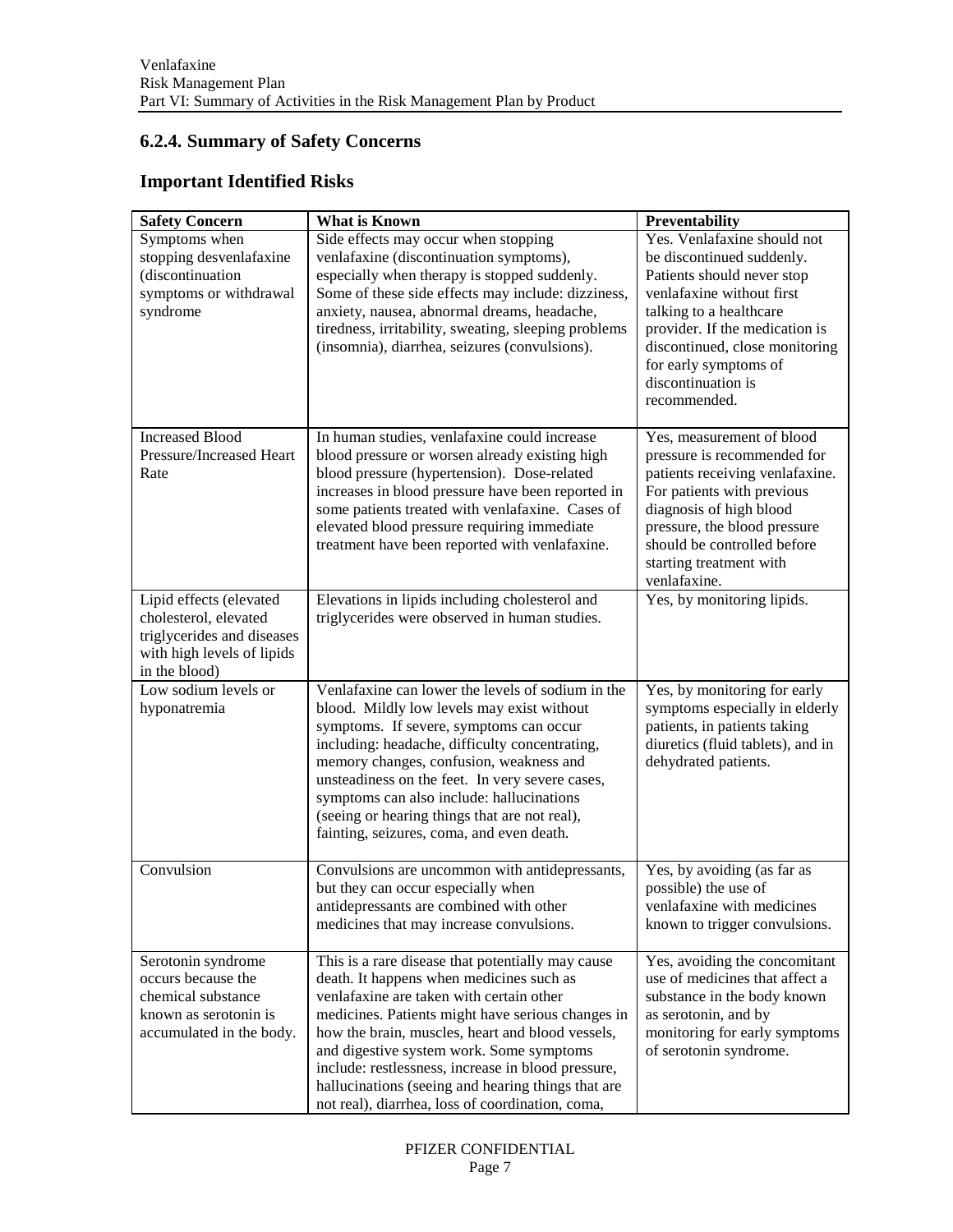| <b>Safety Concern</b>                                                                                                                                           | What is Known                                                                                                                                                                                                                                                                                                                                                                                                                                                                                                                                                                                         | Preventability                                                                                                                                                                                                                                                                                                                                                                                  |
|-----------------------------------------------------------------------------------------------------------------------------------------------------------------|-------------------------------------------------------------------------------------------------------------------------------------------------------------------------------------------------------------------------------------------------------------------------------------------------------------------------------------------------------------------------------------------------------------------------------------------------------------------------------------------------------------------------------------------------------------------------------------------------------|-------------------------------------------------------------------------------------------------------------------------------------------------------------------------------------------------------------------------------------------------------------------------------------------------------------------------------------------------------------------------------------------------|
|                                                                                                                                                                 | fast heart beat, nausea, increased body<br>temperature, vomiting, muscle stiffness and/or<br>confusion. Patients should tell their healthcare<br>providers all medicines they are taking and check<br>in advance with their healthcare providers before<br>starting new medications.                                                                                                                                                                                                                                                                                                                  |                                                                                                                                                                                                                                                                                                                                                                                                 |
| Suicidality                                                                                                                                                     | Venlafaxine is not recommended for use in<br>children and adolescents. For young adults,<br>antidepressant medicines may increase suicidal<br>thoughts or actions within the first few months of<br>treatment. Some people may be more at risk of<br>having suicidal thoughts or actions especially if<br>they have (or have a family history of) bipolar<br>illness (also called manic-depressive illness) or if<br>they have had suicidal thoughts or actions in the<br>past.                                                                                                                       | Yes, by monitoring for early<br>symptoms. Patients and<br>caregivers should pay close<br>attention to any changes,<br>especially sudden changes, in<br>mood, behaviors, thoughts, or<br>feelings, especially when an<br>antidepressant medicine is<br>started or when the dose is<br>changed. Patients should<br>always keep all scheduled<br>follow-up visits with the<br>healthcare provider. |
| Abnormal bruising or<br>bleeding such as bruises,<br>nosebleeds,<br>gastrointestinal bleeding,<br>blood spots in the skin to<br>life-threatening<br>hemorrhages | Some studies have shown that antidepressants can<br>increase the risk of bleeding, especially from the<br>upper gastrointestinal tract. Venlafaxine and other<br>antidepressants may cause patients to have an<br>increased chance of bleeding. Taking aspirin, or<br>blood thinners may increase the risk of bleeding.                                                                                                                                                                                                                                                                               | Yes, by monitoring for early<br>symptoms. If patients have<br>unusual bleeding or bruising<br>they need to contact their<br>healthcare provider right away.                                                                                                                                                                                                                                     |
| Use of venlafaxine with<br>other medicines that can<br>increase the levels of a<br>substance in the body<br>known as serotonin.                                 | Medicines used to treat depression can have a<br>higher effect when administered with other<br>medicines that increase the levels of serotonin in<br>the body.                                                                                                                                                                                                                                                                                                                                                                                                                                        | Yes, by informing health care<br>providers of all medicines<br>patients are taking. Patients<br>should not start new medicines<br>without first checking with<br>their healthcare provider.                                                                                                                                                                                                     |
| Abnormal elevated or<br>irritable mood<br>(Mania/hypomania)                                                                                                     | Mania is a condition in which a person feels and<br>acts very excited, irritable or agitated for a<br>prolonged period. In extreme cases, it may also<br>include dramatic symptoms like hallucinations<br>(perception of something that is not really there),<br>delusion of grandeur, suspiciousness, aggression,<br>or a preoccupation with thoughts and schemes<br>that may lead to self-neglect. In some people, it<br>may show up primarily as catatonic behavior<br>(immobility and unresponsiveness to the<br>surrounding world). Milder degrees of mania are<br>sometimes called 'hypomania'. | Yes, by monitoring for early<br>symptoms; patient should<br>contact a health care provider.                                                                                                                                                                                                                                                                                                     |
| Skin reactions that can<br>progress to produce a<br>disease known as<br>Stevens-Johnson or toxic<br>epidermal necrolysis                                        | Stevens-Johnson syndrome and toxic epidermal<br>necrolysis are severe diseases characterized by<br>extensive blisters, high fever, sloughing and<br>painful skin. If very severe, they can sometimes<br>be life threatening and may be fatal.                                                                                                                                                                                                                                                                                                                                                         | Yes, by monitoring for early<br>symptoms; patient should<br>contact a health care provider.                                                                                                                                                                                                                                                                                                     |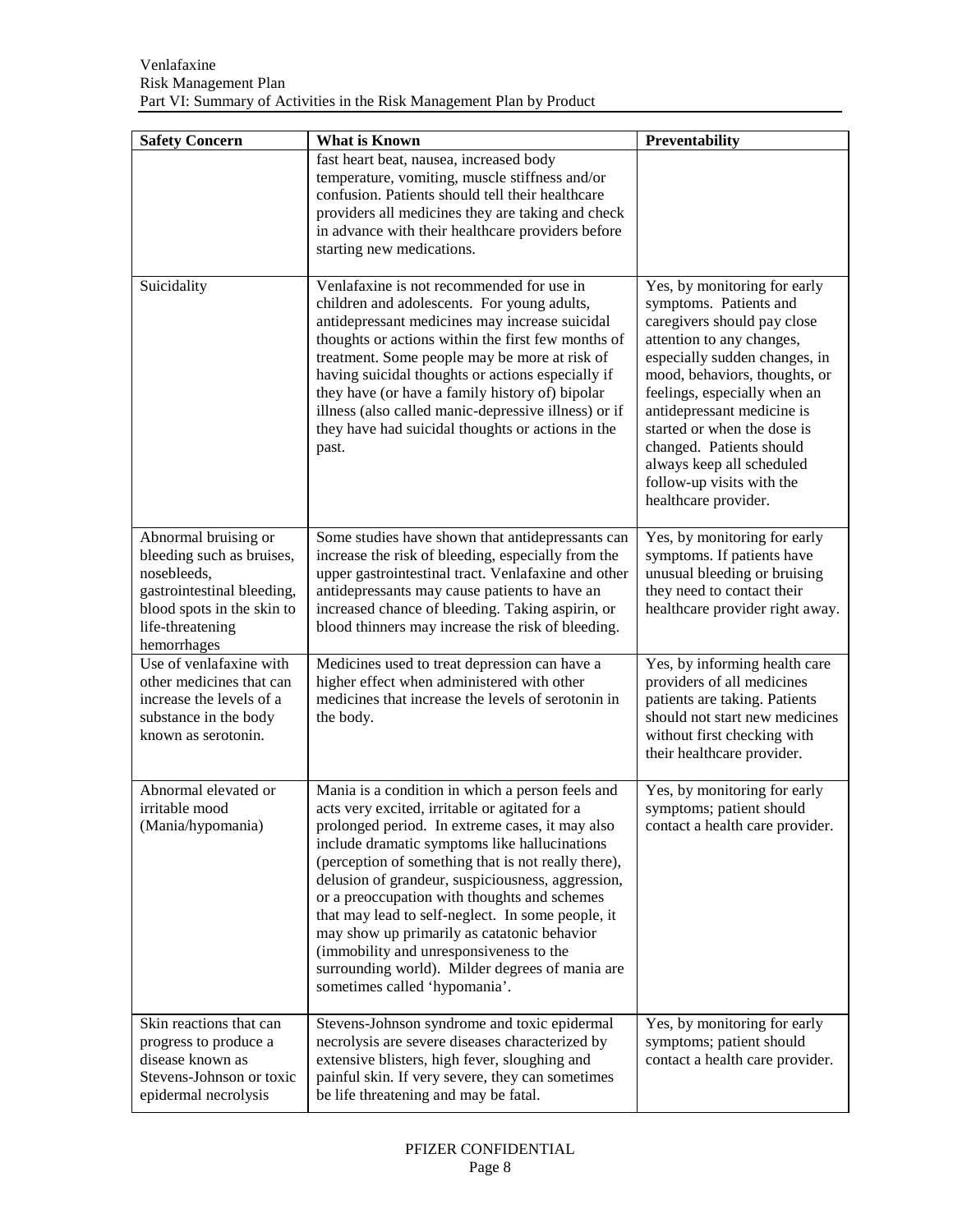| <b>Safety Concern</b>                                                   | What is Known                                                                                                                                                                                                                                                                                                                                                                                                                                                    | Preventability                                                                                                                                                                                                                |
|-------------------------------------------------------------------------|------------------------------------------------------------------------------------------------------------------------------------------------------------------------------------------------------------------------------------------------------------------------------------------------------------------------------------------------------------------------------------------------------------------------------------------------------------------|-------------------------------------------------------------------------------------------------------------------------------------------------------------------------------------------------------------------------------|
| Allergic reaction known<br>as anaphylaxis                               | Anaphylaxis is an allergic reaction that can range<br>from mild to life-threatening. Patients with mild<br>case may only experience itching, but more<br>severe cases can progress to extreme difficulty in<br>breathing and unconsciousness and can be fatal.                                                                                                                                                                                                   | Yes, by monitoring for early<br>symptoms; patient should<br>immediately contact a health<br>care provider.                                                                                                                    |
| Abnormality in the<br>electrocardiogram known<br>as QT prolongation/TdP | QT prolongation is an abnormality in the heart's<br>electrical system. Although it doesn't produce<br>symptoms, it sometimes progresses to Torsade de<br>Pointes an abnormal very fast and dangerous<br>heart rhythm. Torsades de pointes may cause<br>persistent palpitations (a sensation of fluttering or<br>pounding in the chest or loss of consciousness)<br>and can be fatal.                                                                             | Yes, by avoiding the use of<br>venlafaxine in patients with<br>cardiac conduction problems.<br>Patients should undergo a<br>prompt medical evaluation for<br>any palpitations (feeling of the<br>heart fluttering or racing). |
| Increased pressure in the<br>eye or Angle Closure<br>Glaucoma           | Angle closure glaucoma is a type of glaucoma,<br>which an increase of the pressure in the eye that<br>can result in optic nerve damage and partial or<br>complete loss of vision. Some possible symptoms<br>of angle closure glaucoma include eye pain<br>(sometimes accompanied by nausea and<br>vomiting), sudden onset of vision problems<br>(which may be more noticeable in low light),<br>blurred vision, halos around lights and reddening<br>of the eye. | Yes, by monitoring for early<br>symptoms. Patients with eye<br>symptoms should seek medical<br>care.                                                                                                                          |

# **Important Potential Risks**

| <b>Safety Concern</b>                      | What is Known                                                                                                                                                                                                                                                                                                                                                                                                                                                                                                                                                                             |
|--------------------------------------------|-------------------------------------------------------------------------------------------------------------------------------------------------------------------------------------------------------------------------------------------------------------------------------------------------------------------------------------------------------------------------------------------------------------------------------------------------------------------------------------------------------------------------------------------------------------------------------------------|
| Ischemic Cardiac Events                    | Ischemic heart disease (IHD) is a disease where there is not adequate blood<br>supply to the heart. Patients with depression tend to have unhealthy behaviors<br>that increase the risk for the disease. Although there is currently no definitive<br>evidence that antidepressant use causes IHD, patients should be aware of the<br>condition.                                                                                                                                                                                                                                          |
| <b>Diabetes</b>                            | Diabetes is a disease characterized by high blood sugar. Mild diabetes may<br>not cause any symptoms, but still can do damage to important body organs.<br>Patients who experience symptoms may notice increased thirst, unusually<br>frequent urination, extreme hunger, unexplained weight loss, fatigue, blurred<br>vision, slow-healing sores, or frequent infections (especially infections of the<br>gums, skin, vagina and bladder). Although, there is currently no definitive<br>evidence that antidepressant use causes diabetes, patients should be aware of<br>the condition. |
| Aggression including<br>homicidal behavior | Antidepressants may produce agitation and aggression in depressed patients.                                                                                                                                                                                                                                                                                                                                                                                                                                                                                                               |